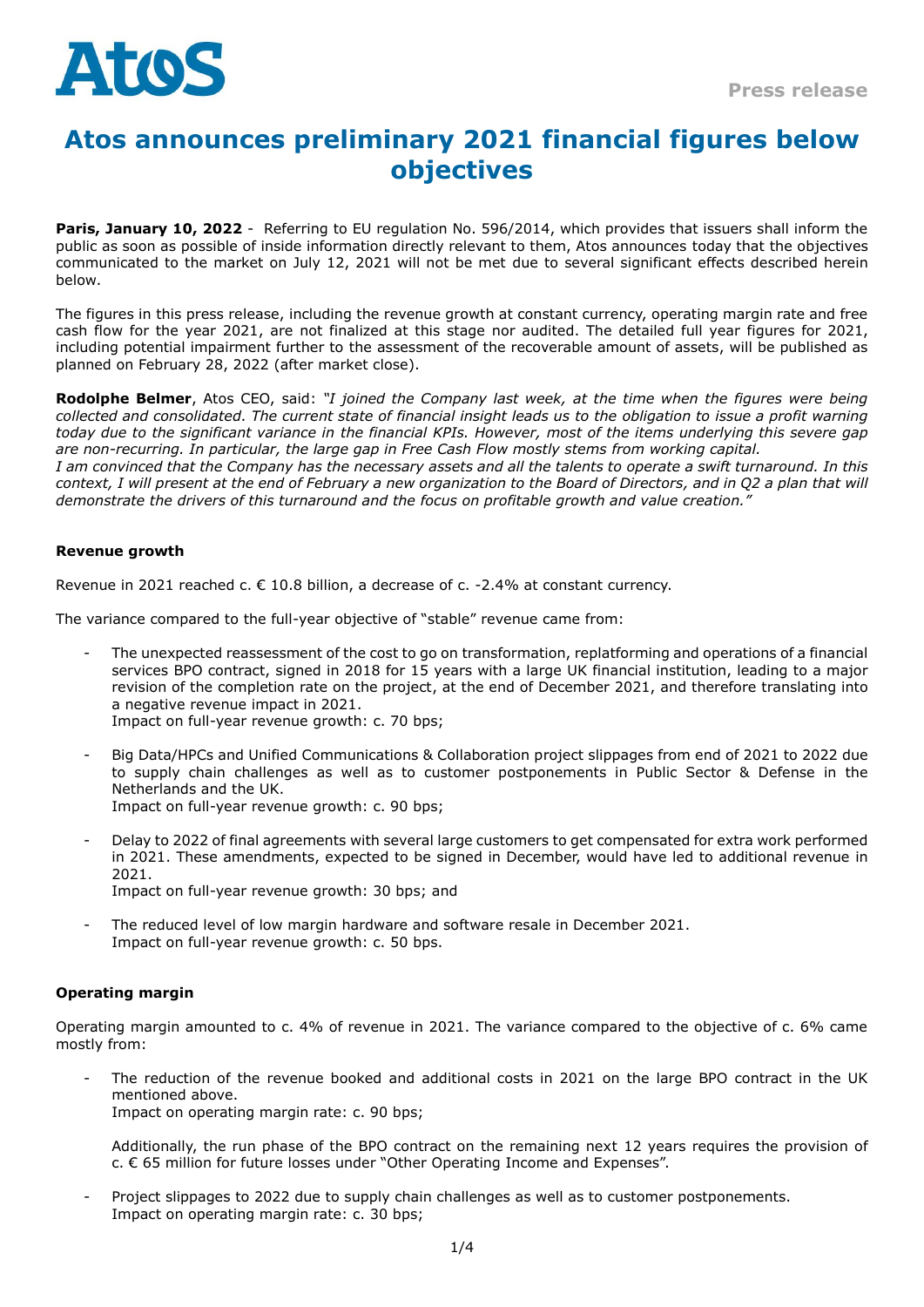

- Delay to 2022 of final agreements with several large customers as mentioned above to get compensated for extra work performed in 2021. Impact on operating margin rate: c. 30 bps; and
- Higher costs than anticipated in 2021 on settlements to close disputes with several customers at year-end. Impact on operating margin rate: c. 40 bps.

## **Free Cash Flow**

Free Cash Flow is estimated at c. €-420 million. The variance compared to the objective of positive free cash flow is mostly due to working capital and in particular to:

- € 200 million from accelerated supplier payments at the end of 2021, as a result of unforeseen pressure from critical suppliers and subcontractors in the final weeks of 2021;
- € 150 million of customer collections postponed from end of 2021 to 2022 due to the late acceptance of projects by several customers which ultimately prevented collection by year-end;
- € 60 million, of which € 30 million related to advance payments from customers and € 30 million impact from the large BPO contract in the UK mentioned herein above; and
- $\epsilon$  30 million from the lower level of sales of receivables.

As a reminder, the full year Free Cash Flow figure of €-420 million also comprises the impact of the German turnaround plan for €-180 million and a reduction of advance payments from customers for €-200 million, as communicated on July 12, 2021.

The Net Debt at the end of December 2021 is expected to be at c.  $\epsilon$ -1.2 billion leading to a Net Debt on OMDA (under IFRS) ratio of c. 1.1. Taking into account the Worldline shares covering the Optional Exchange Bond, Net Debt on OMDA ratio is estimated at c. 0.8.

The objectives for 2022 will be published on February 28, 2022 at the occasion of the full-year 2021 results release.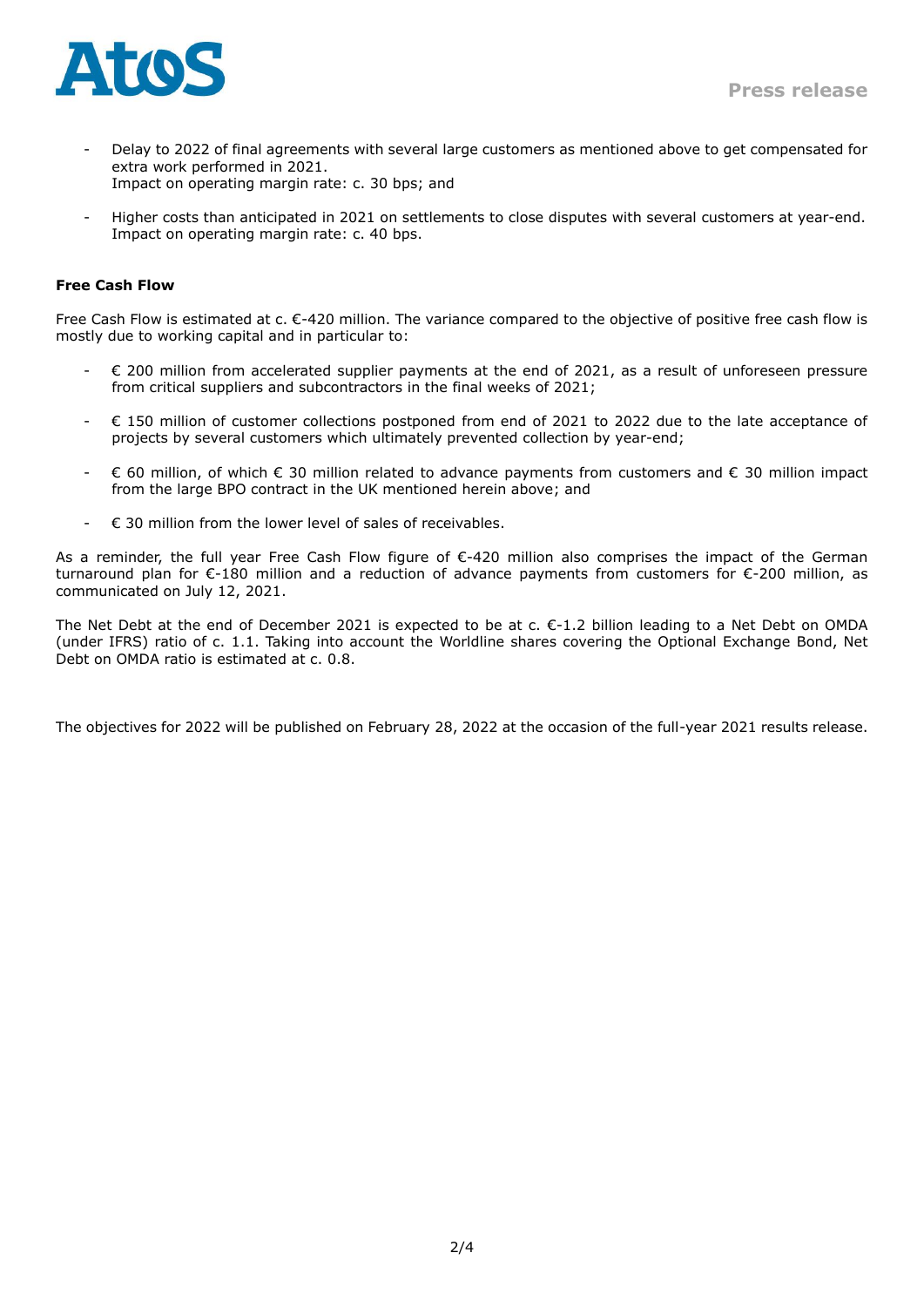

## **Appendix**

|                                     | 2021 Objectives | <b>2021 Provisional figures</b> |
|-------------------------------------|-----------------|---------------------------------|
| Revenue growth at constant currency | Stable          | $c. -2.4%$                      |
| % Operating Margin to revenue       | c. $6\%$        | c.4%                            |
| Free Cash Flow                      | Positive        | c. $E-420$ million              |

## **Conference call**

The Management of Atos invites you to an international conference call, on **Monday, January 10, 2022 at 08:00 am** (CET – Paris) chaired by Rodolphe Belmer, CEO.

You can join the **webcast** of the conference:

- via the following link:<https://edge.media-server.com/mmc/p/no379pbs>
- by telephone with the dial-in, 10 minutes prior the starting time. Please note that if you want to join the webcast by telephone, **you must register in advance of the conference** using the following link: http://emea.directeventreg.com/registration/7025829 Upon registration, you will be provided with Participant Dial In Numbers, a Direct Event Passcode and a unique Registrant ID. During the 10 minutes prior to the beginning of the call, you will need to use the conference access information provided in the email received upon registration.

After the conference, a replay of the webcast will be available on [atos.net,](https://atos.net/en/investors) in the Investors section.

### **Forthcoming events**

February 28, 2022 (After Market Close) Full Year 2021 results April 27, 2022 (Before Market Opening) First Quarter 2022 revenue May 18, 2022 **Annual General Meeting** July 27, 2022 (Before Market Opening) First semester 2022 results

#### **Contacts**

**Investor Relations:** Gilles Arditti +33 1 73 26 00 66

[gilles.arditti@atos.net](mailto:gilles.arditti@atos.net)

**Media**: **Anette Rev +33 6 69 79 84 88** [anette.rey@atos.net](mailto:anette.rey@atos.net)